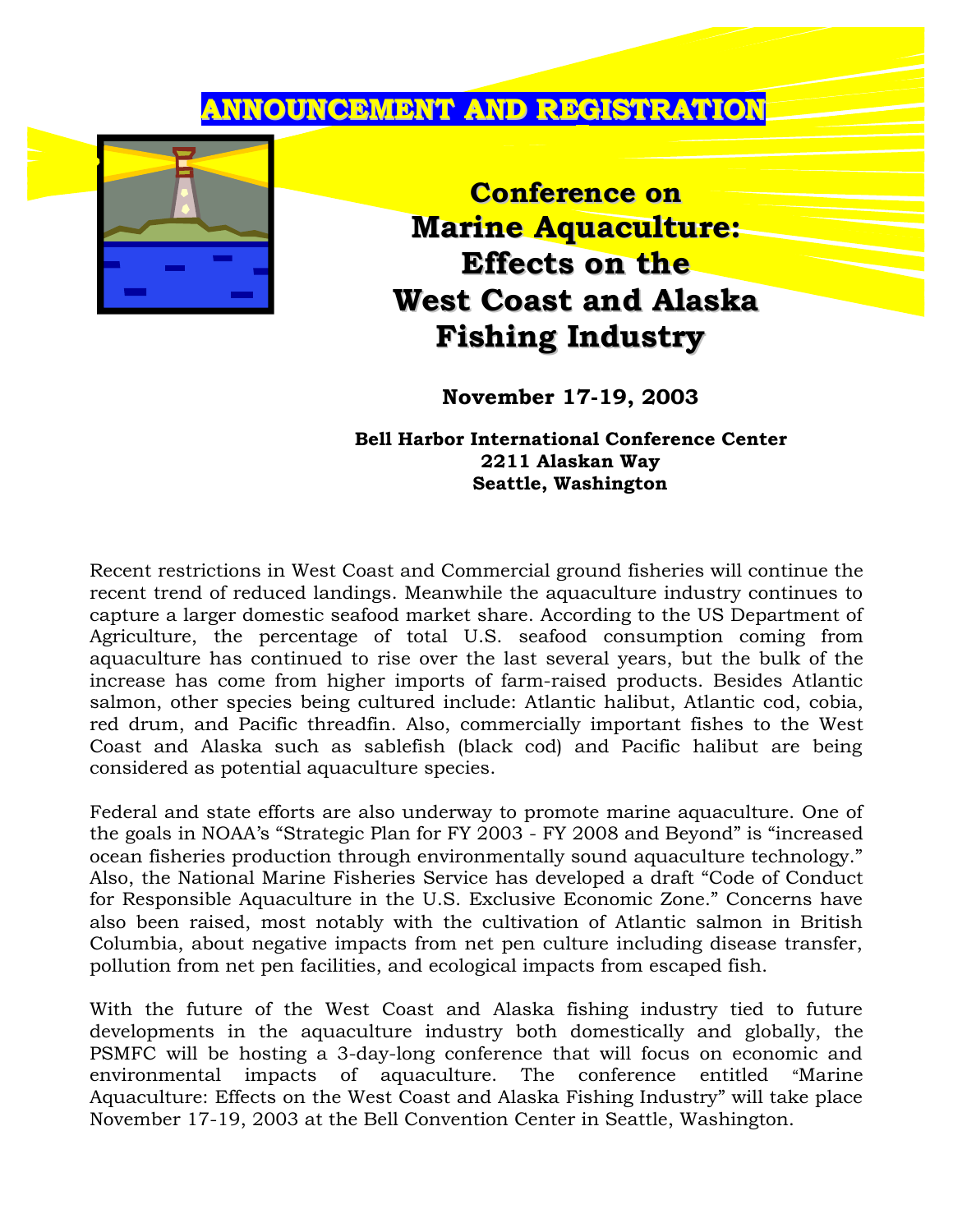Plenary Session topics will include:

- Overview of West Coast and Alaska Aquaculture including Atlantic Salmon
- Trends in the Commercial Fishing Industry
- Update on Federal Aquaculture Policy in the EEZ.
- Culture of Non-Salmonid Species in US, Canada
- Update on Aquaculture Activities in the European Union



Panel discussions will be held on what constitutes environmentally sustainable aquaculture, and what are the potential economic opportunities to the region from aquaculture.

…………..AND MORE

### **REGISTRATION:**

### **To Register for the Conference on Marine Aquaculture: Effects on the West Coast and Alaska Fishing Industry –**

- ♦ Fill out the Registration Form
- ♦ Enclose Registration Fee
- ♦ Mail to: Effects on West Coast & Alaska Fishing Conference Pacific States Marine Fisheries Commission 45 SE 82nd Drive, Gladstone, OR 97207

### **Registration Fee: \$25.00**

- ♦ Please make your check to "PSMFC 593" Enclose with Registration Form.
- ♦ Registration fee includes lunch on Tuesday, Nov. 18. 2003.

## **ACCOMMODATIONS:**

#### **A room block has been established for the Conference at:**

Seattle Marriott Waterfront 2100 Alaskan Way, Seattle, Washington Telephone: 206-254-1213 Fax: 206-254-1229 www.gowestmarriott.com/seattlewaterfront

### **Rate: \$143.00 plus tax**

To be guaranteed a hotel room at the Seattle Marriott Waterfront under the room block at the rate of \$143.00 plus tax, make your reservations as soon as possible by calling 1-800-455-8364 and request a reservation under Pacific States Marine Fisheries Commission – November 2003.

Once the 40 rooms blocked have all been reserved there is no guarantee of availability, therefore make your reservations immediately. The cut-off for reservations at the Seattle Marriott Waterfront is October 1, 2003.

If you need assistance or have questions, please call Sharon Perkins or Teresa Fairchild at 503-650-5400